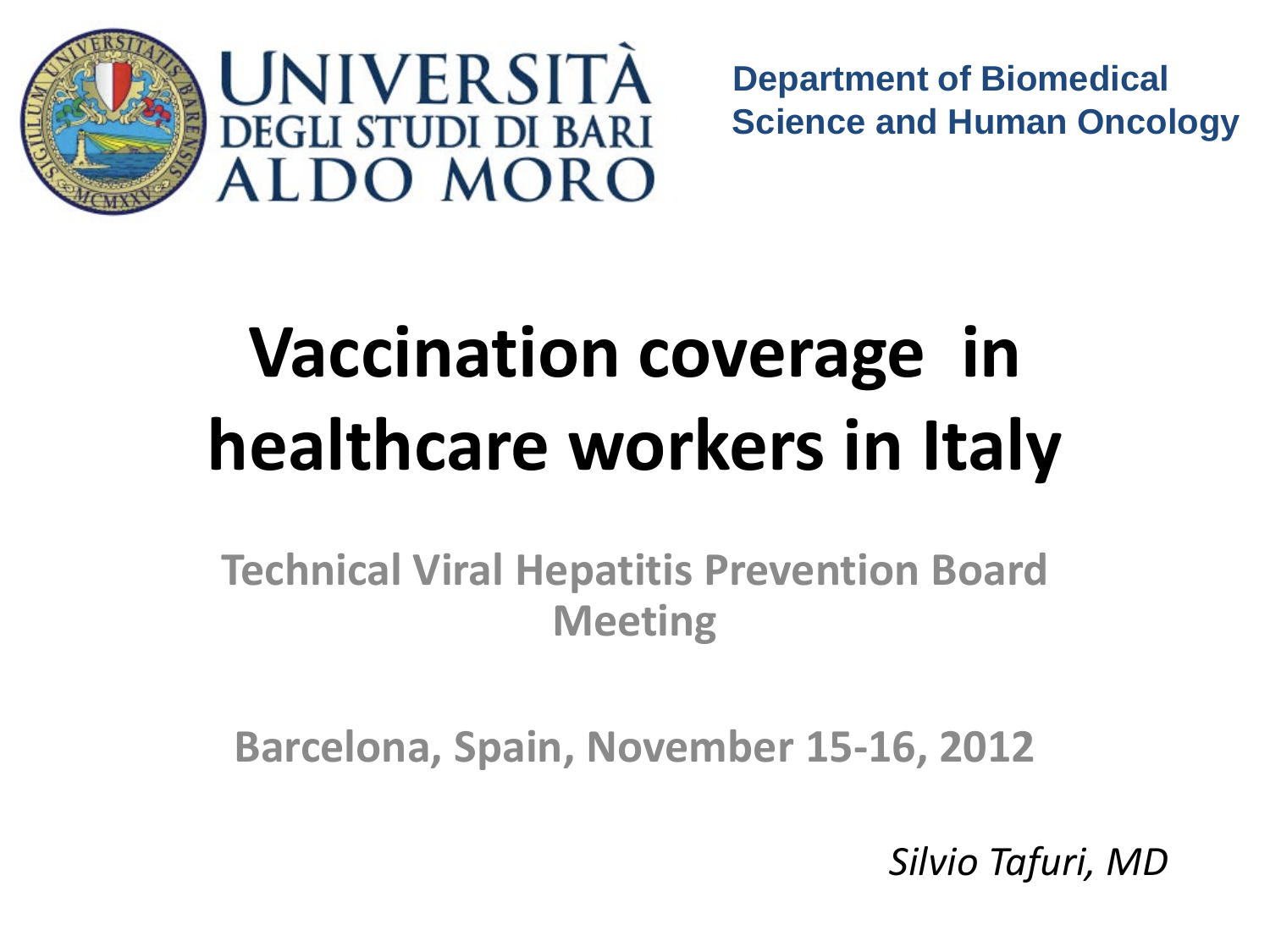### **Agenda**

Current recommendations in Italy

- $\checkmark$  Epidemiology background and national coverage data
- $\checkmark$  Perspectives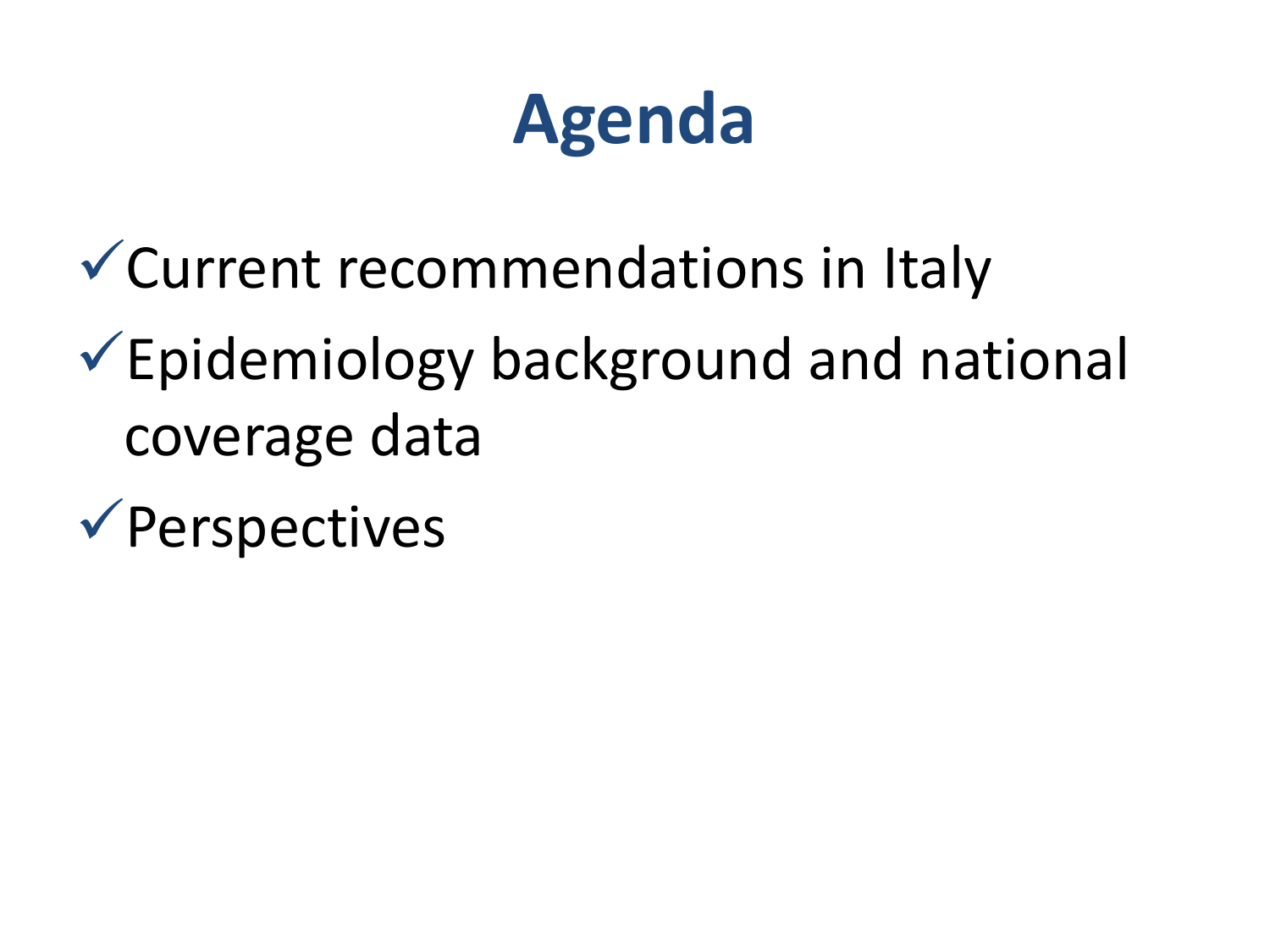### **Current recommendations**

- $\checkmark$  All HCWs
	- Hepatitis B vaccine
	- Influenza vaccine
- $\checkmark$  Susceptible HCWs
	- MMR vaccine
	- Varicella vaccine
- $\checkmark$  HCSWs working in Maternal and Child Health **Departments** 
	- Pertussis vaccine (booster)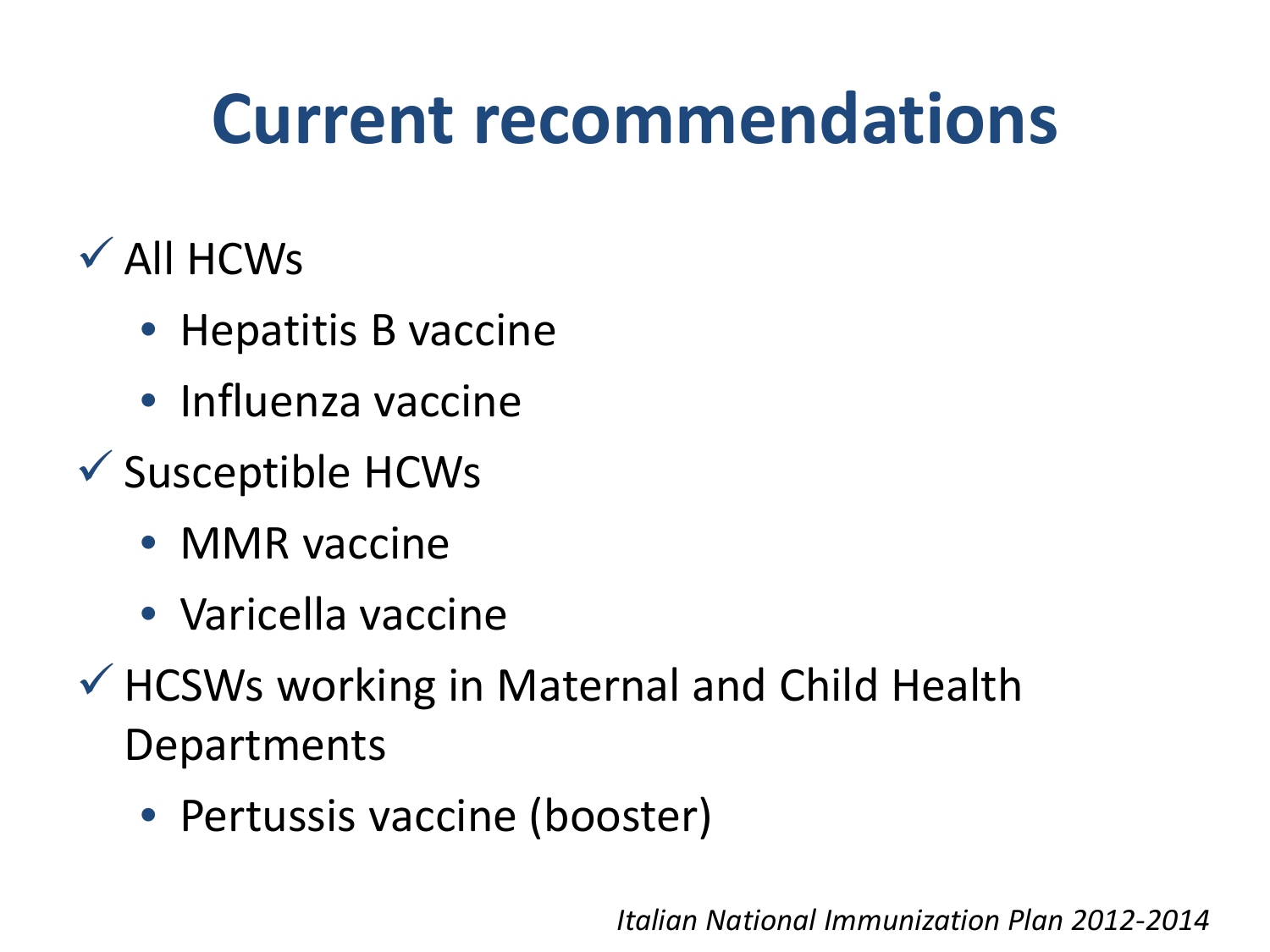### **Italian Framework**

- $\checkmark$  Occupational Health Physicians must recommend and administer vaccinations
- $\checkmark$  Hospital Director is responsible for nosocomial infection control
- $\checkmark$  Nationwide and/or regional estimates of vaccination coverage among HCWs are not current available

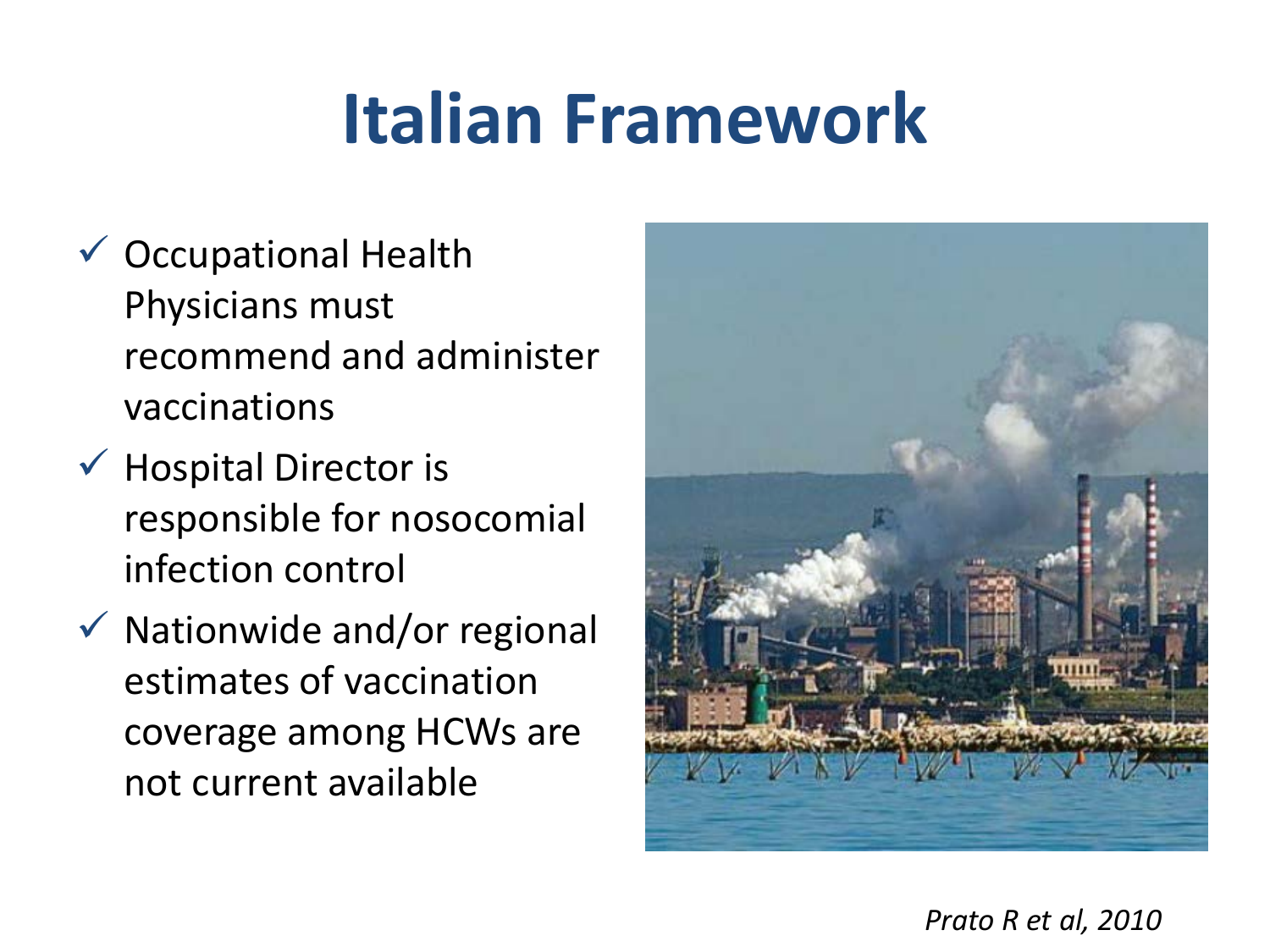## **Hepatitis B**

- $\checkmark$  Italian Ministry of Health recommends vaccination against Hepatitis B to HCWs since 1983
- $\checkmark$  Vaccine has been offered free of charge to all new employees and to those already working in high risk of infection environments since 1988



*Stroffolini et al, 2008*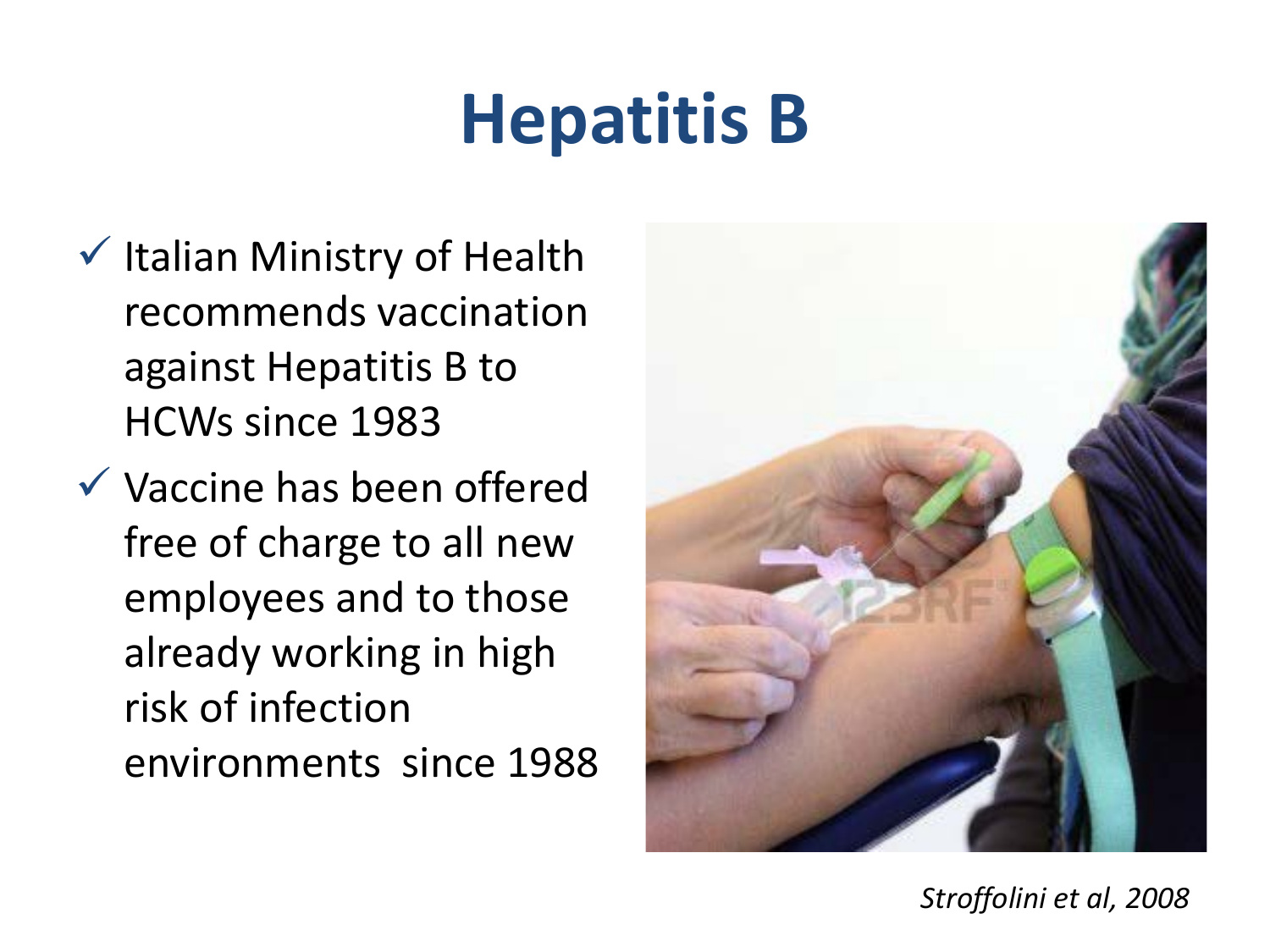### **HBV immunization strategy in Italy**



*Law No. 165/1991; Stroffolini et al, 2008*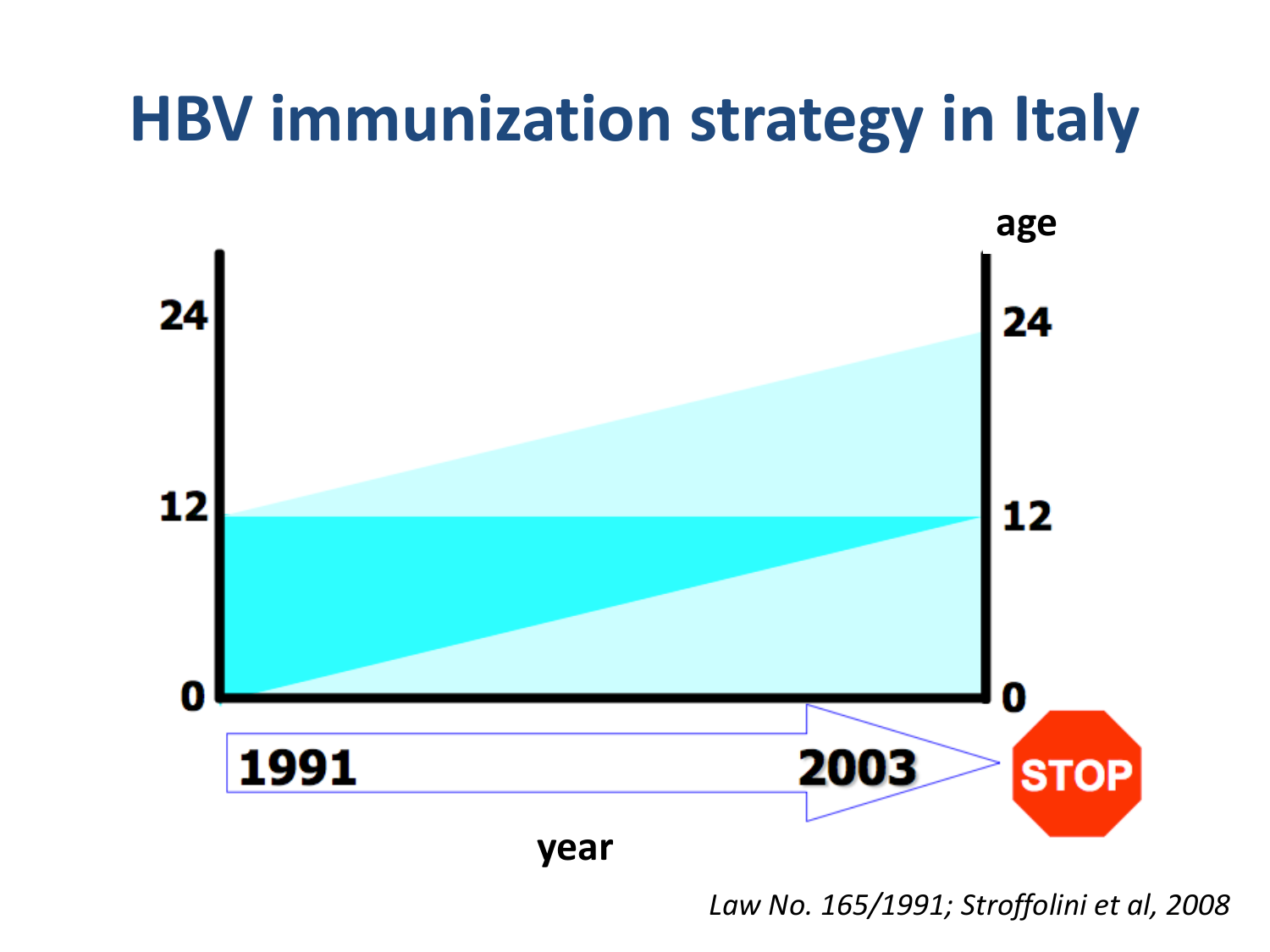### **Yearly trend in Hepatitis B incidence rates, Italy 1985-2010**



*SEIEVA*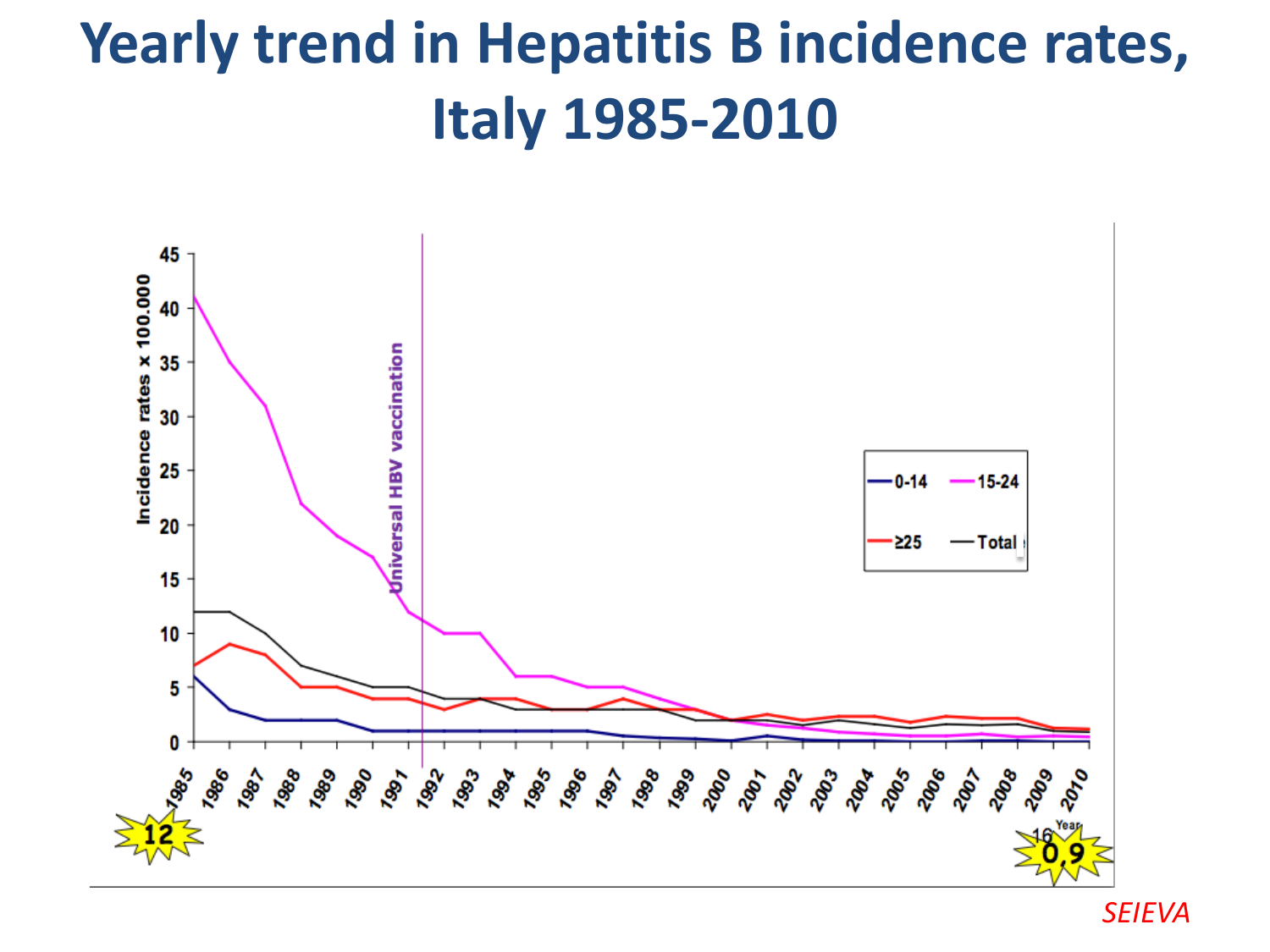### **HBV vaccination coverage in HCWs**

- $\checkmark$  A survey performed in 1996 among >3000 HCWs showed an overall vaccine coverage of 64.5%1
- $\checkmark$  A study performed in 2006 in 15 public hospitals showed a coverage of 85.3%2
- Youngest age and residence in the North of Italy are predictors of vaccine acceptance<sup>2</sup>

*1. Stroffolini et al, 1998 2. Stroffolini et al, 2008*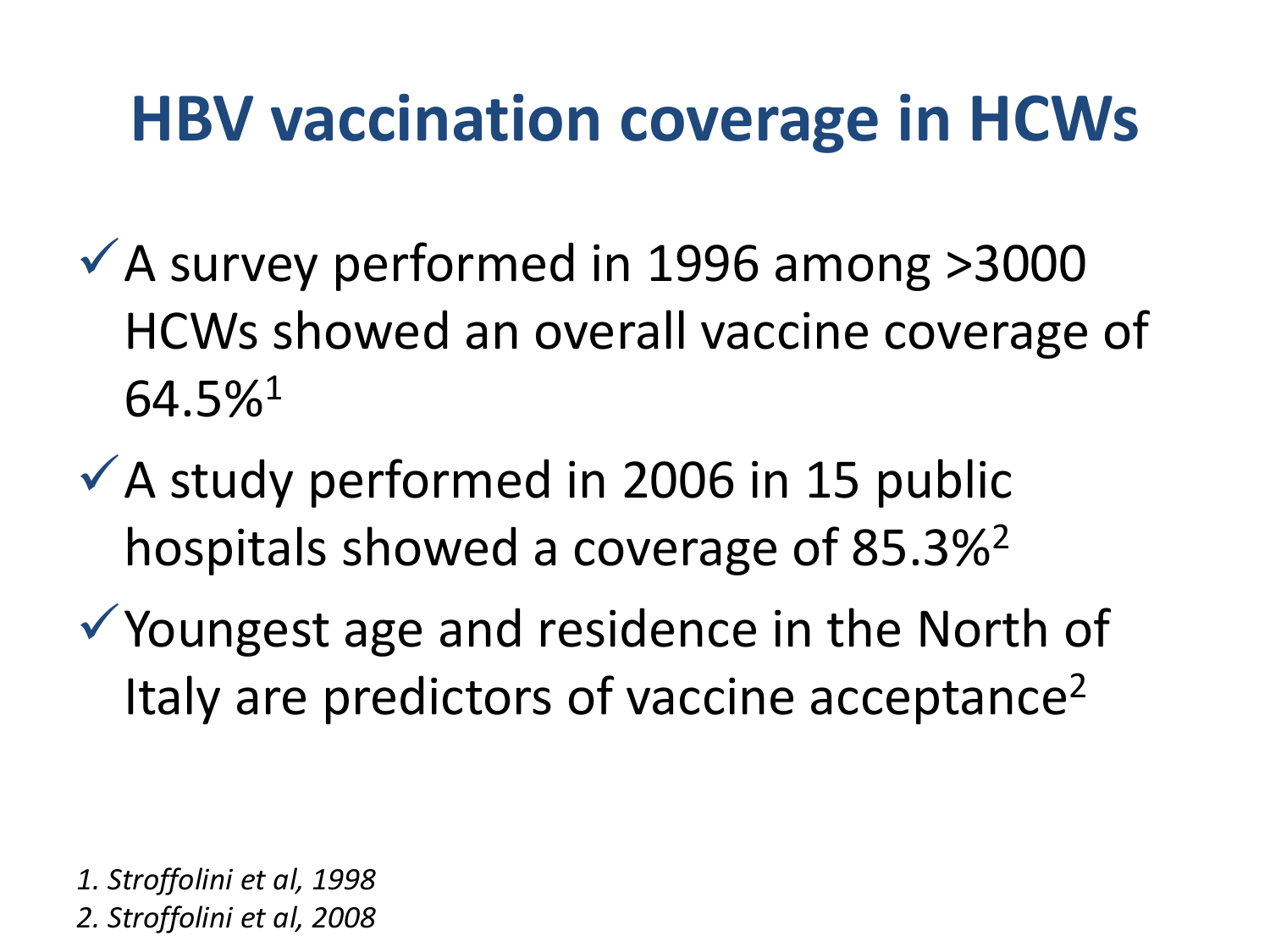### **Influenza**

- $\checkmark$  Before 2004, the Ministry of Health recommended influenza vaccination to essential public health services workers
- $\checkmark$  Since 2004, a specific recommendation for HCWs has been made

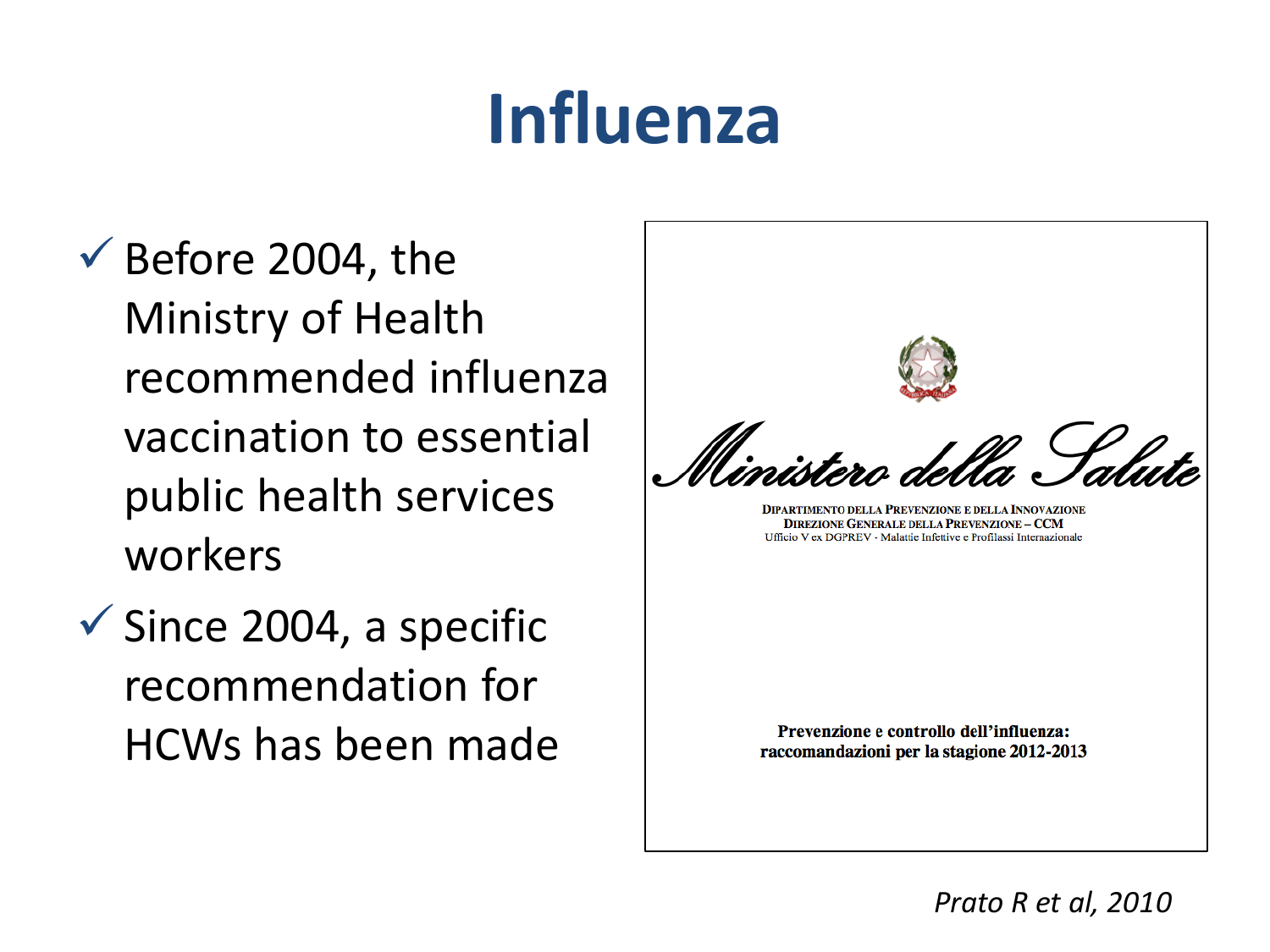### **Influenza vaccination coverage in HCWs**

- A study conducted in **1999/2000** among HCWs from 22 Italian Hospitals showed a mean of **13.6%**<sup>1</sup>
- A cross sectional study conducted in **2006** in an Universitary Hospital showed very low coverage in all departments, ranging from **17.6%** of the HCWs in the emergency department to **24.3%** of those in the surgery department<sup>2</sup>
- $\checkmark$  A population-based cross-sectional survey in **2007/2008** showed a coverage of **10.9%**<sup>3</sup>
- $\checkmark$  A negative time trend was noted from 2001/2002 to 2007/20083
	- *1. Brusaferro et al, 2004*
	- *2. Esposito et al, 2008*
	- *3. Blank et al, 2009*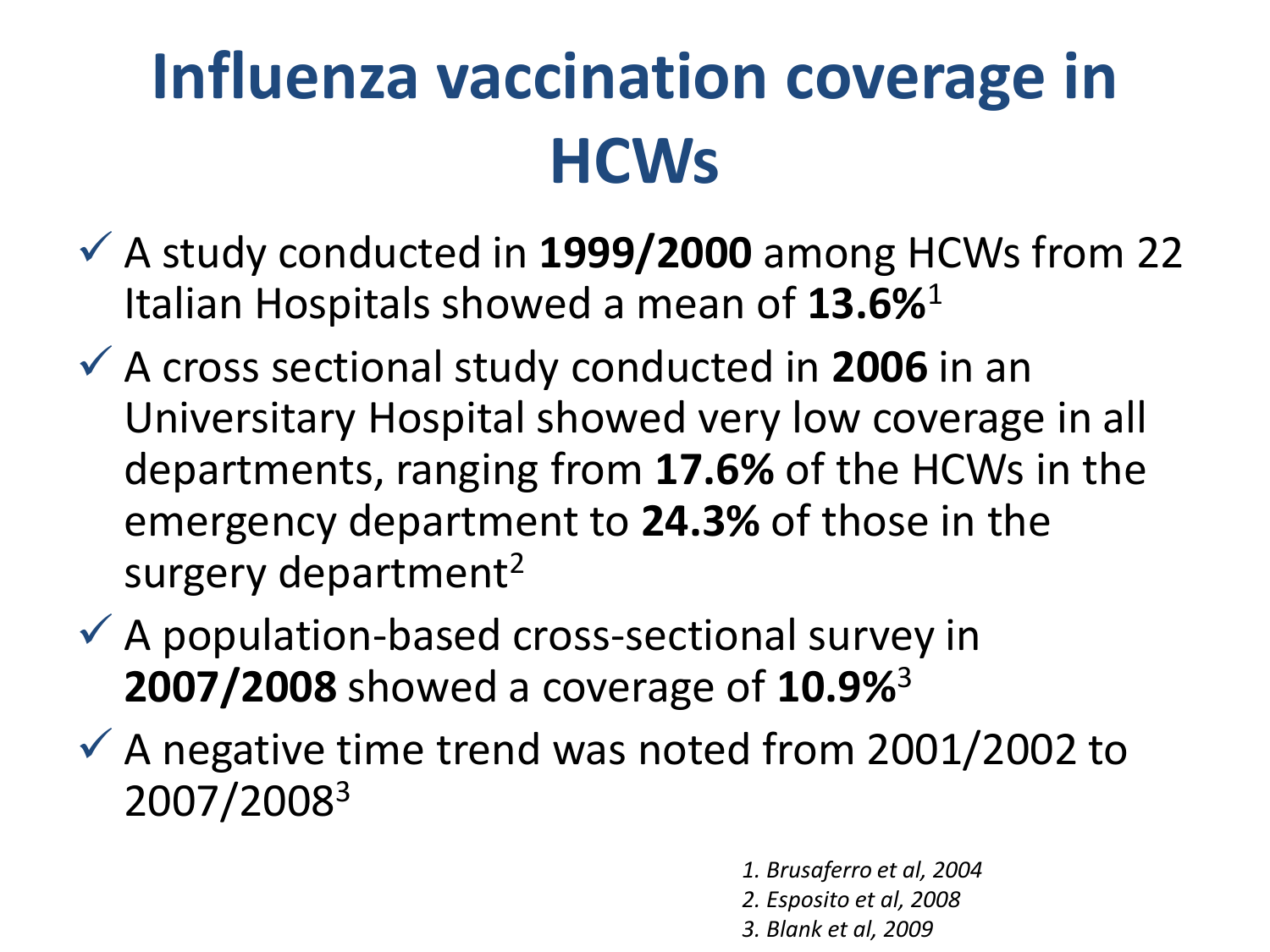### **Pandemic Influenza Vaccination in HCWs**

- $\checkmark$  On  $11^{\text{th}}$  June 2009 WHO declared the start of 2009 influenza pandemic
- $\checkmark$  On 11<sup>th</sup> September 2009 Ministry of Health made the recommendation for vaccinating HCWs1
- $\checkmark$  Achieved an average national coverage in HCWs: 15%2



|                     |  |  |  | d statistics Media centre Publications Countries Programmes and projects |
|---------------------|--|--|--|--------------------------------------------------------------------------|
|                     |  |  |  | Searc                                                                    |
| <b>Media centre</b> |  |  |  |                                                                          |

#### World now at the start of 2009 influenza pandemic

Dr Margaret Chan Director-General of the World Health Organization

Statement to the press by WHO Director-General Dr Margaret Chan 11 June 2009

Ladies and gentlemen,

In late April, WHO announced the emergence of a novel influenza A virus.

This particular H1N1 strain has not circulated previously in humans. The virus is entirely new.

The virus is contagious, spreading easily from one person to another, and from one country to another. As of today, nearly 30,000 confirmed cases have been reported in 74 countries.

1. Ministry of Health, 11.9.2009 Order

2. http://www.nuovainfluenza.salute.gov.it/nuovainfluenza/paginaInternaNuovaInfluenza.jsp?id=74&menu=dativacc&id\_dettaglio=74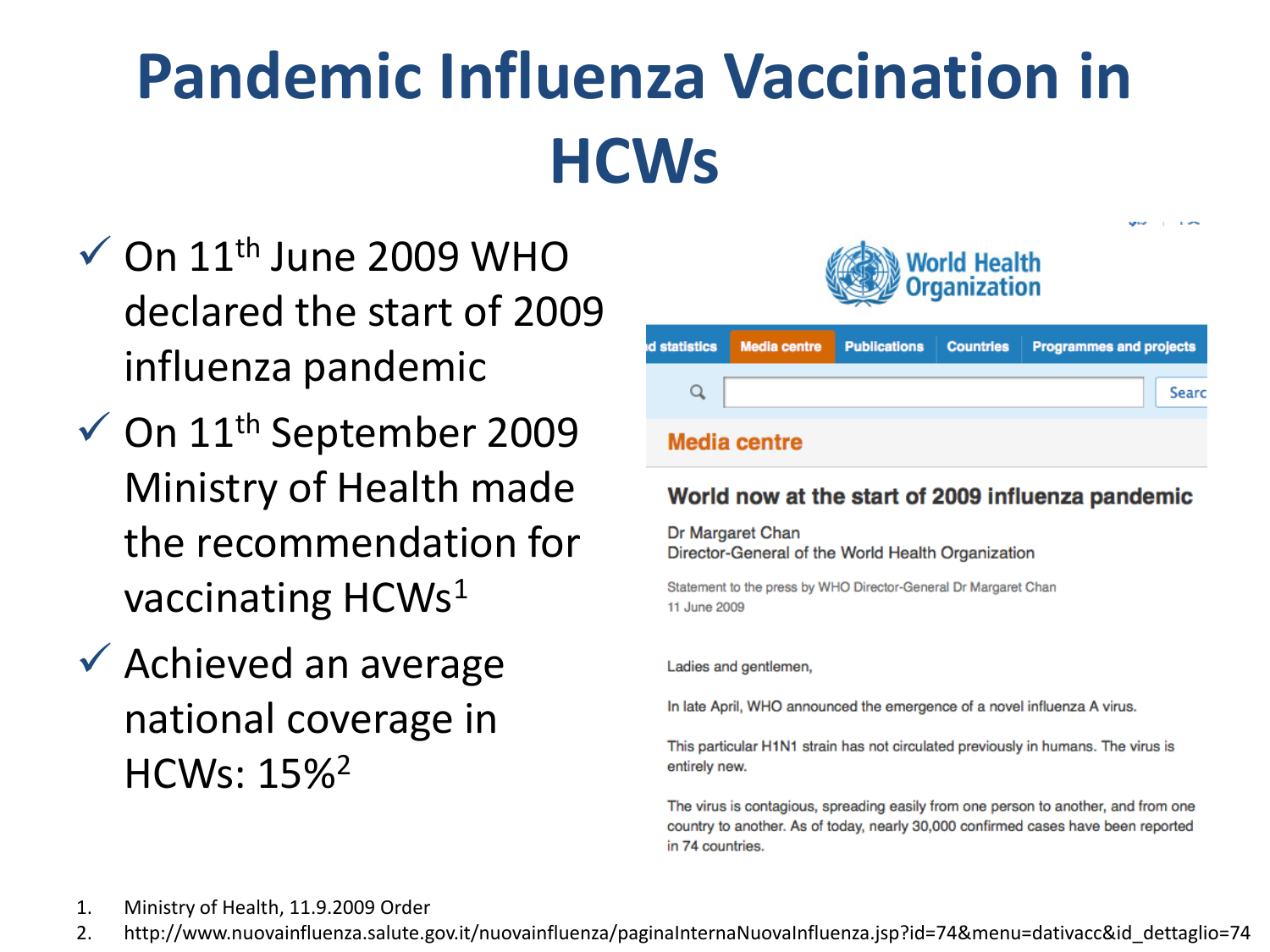### **Measles, Mumps and Rubella**

- $\checkmark$  Vaccinations against rubella and measles have been recommended by Ministry of Health more than 30 years ago
- $\checkmark$  Since 1999, trivalent MMR vaccine has been used
- $\checkmark$  In 2003 the National Measles Elimination Plan (MEP) started in Italy

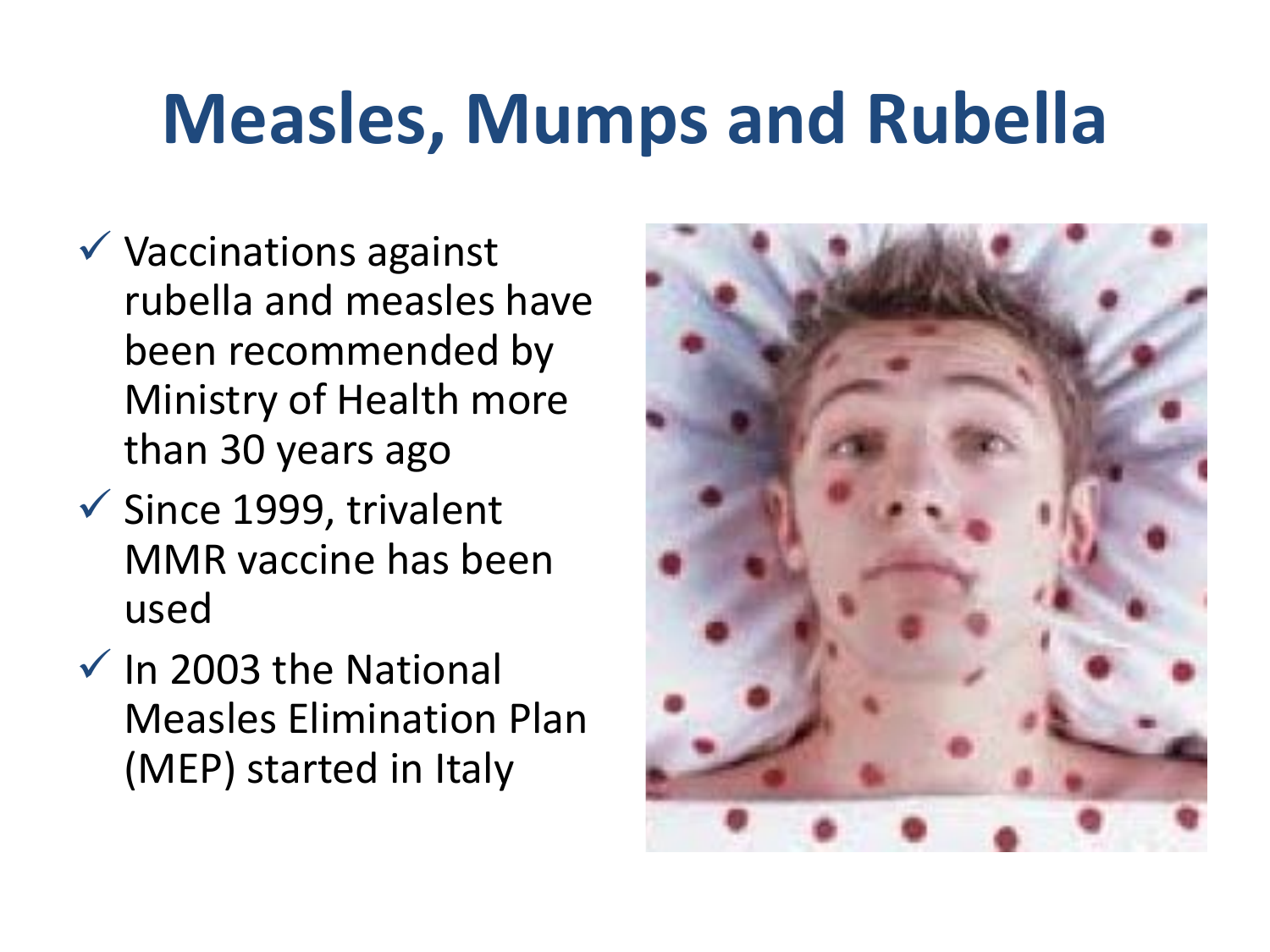## **Measles in Italy**

- Target MMR coverage for the WHO European Region (>=95% for both dose in new borns and adolescents) has not yet been reached
- $\checkmark$  Outbreaks in susceptible adults, such as HCWs, are occurring

Reported measles cases by month and type of case, Italy, July 2009–September 2010 (n=2,151)



*Filia et al, 2011*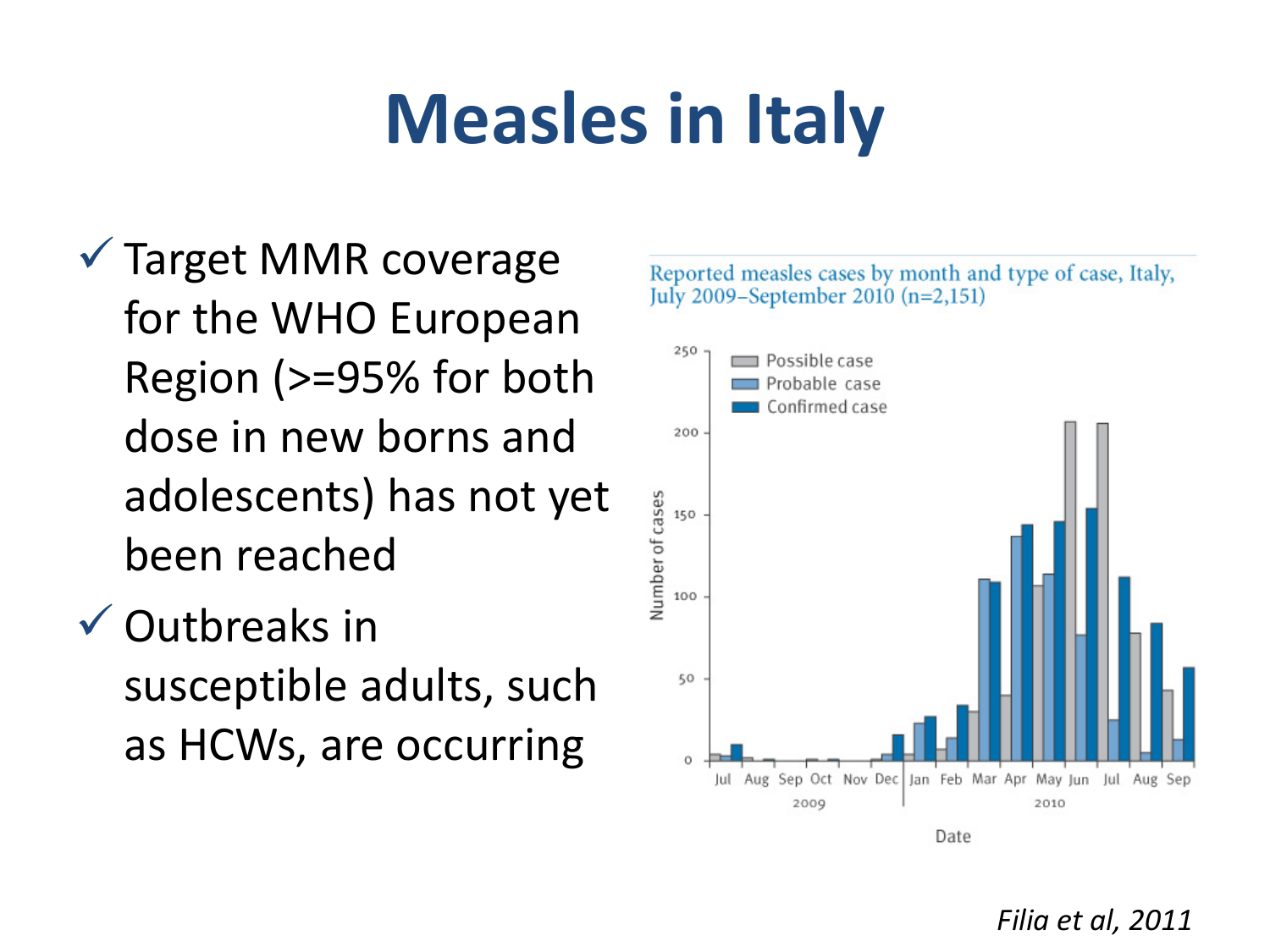#### **Case Study**

#### Occupational Risk from Measles in **Healthcare Personnel: A Case Report**

Silvio TAFURI<sup>1</sup>, Cinzia GERMINARIO<sup>1</sup>, Marco ROLLO<sup>2</sup> and Rosa PRATO3

<sup>1</sup>Department of Biomedical Sciences, Section of Hygiene, University of Bari, Apulia Regional Epidemiological Observatory, <sup>2</sup>Infectious Disease Unit, SS. Annunziata Hospital and <sup>3</sup>Department of Medical Sciences, Section of Hygiene, University of Foggia, Apulia Regional Epidemiological Observatory, Italy

#### Key words: Measles, Health workers, Biohazard

In 2006 and 2008 two different outbreaks of measles. both occurring during winter seasons, were reported in the region of Apulia in south-eastern Italy. The second of these epidemics involved both young adults and children younger than 13 mo, the latter being the age range established by the Regional Vaccination Schedule for the first dose of the measles, mumps, rubella (MMR) vaccine<sup> $1,2$ </sup>.

The present epidemiological pattern of measles in Apulia reflects the vaccination efforts conducted in Italy from 2003, when the implementation of the National show an increase in the average age

The vaccination of susceptible l against measles is recommended be the employee from complications infection.

In March, in an Apulian hospita was reported in a nurse, who worl Unit where a child infected by hospitalized.

#### **Case Report**

On 8th March 2008 a 10-yr-oladmitted to a Paediatric Unit, whe took care of her.

On 14th March, seven days after the child, the nurse became unwel >38°C, cough, rhinitis and conjunctithe nurse presented maculopapular extending to the rest of her body; t admitted to the Infectious Disease 1

At admission, examination rev hepatomegaly, diffused maculopar cervical lymphadenopathy. Path revealed that the nurse had never bee or rubella and had never received the

On 20th March 2008 investigation cell count of  $3,400 \times$  ml, neutron 84.1%, lymphopaenia of 10%, n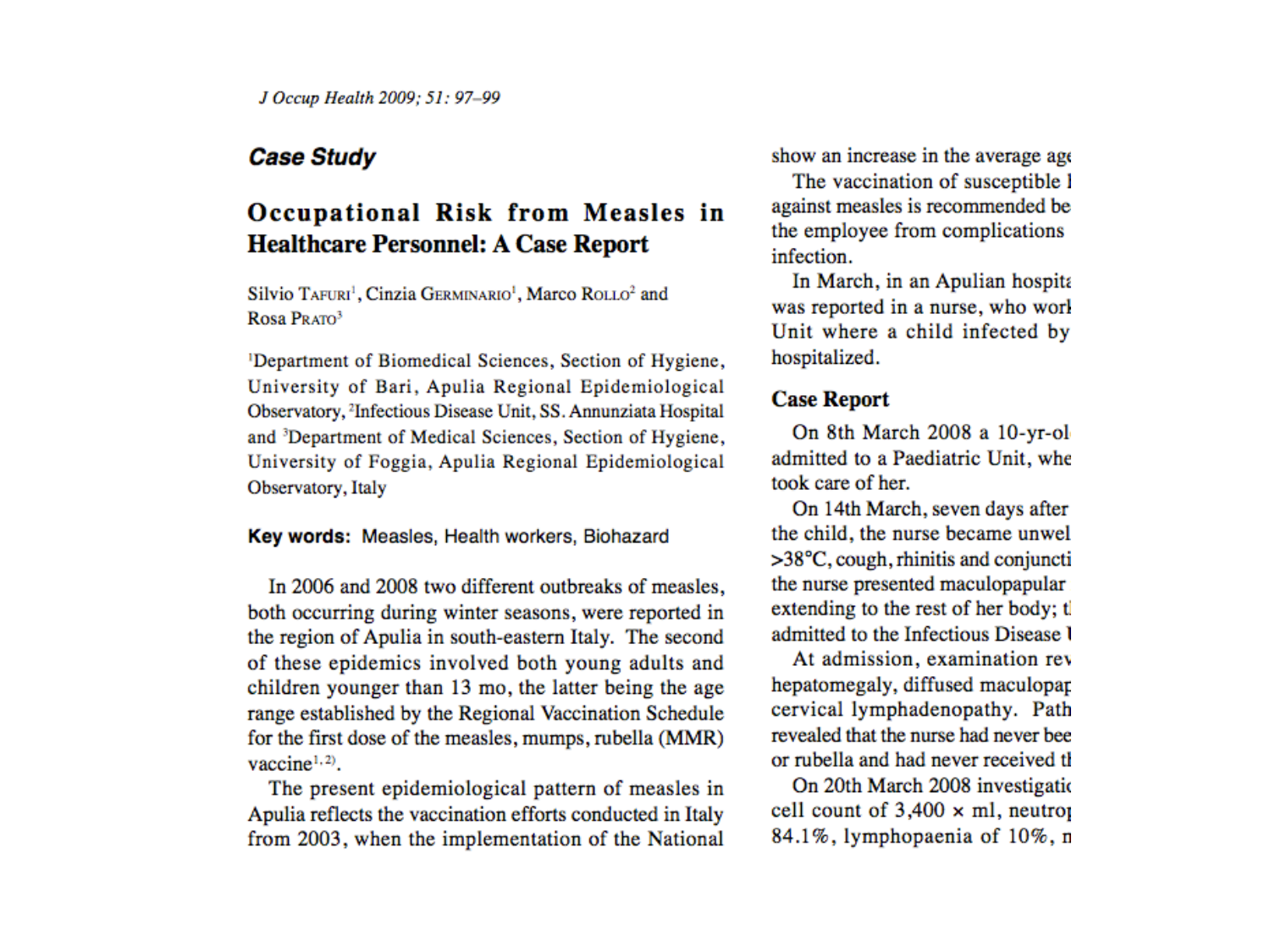J Occup Health. 2012 May 18. [Epub ahead of print]

#### Measles among Healthcare Workers in a Teaching Hospitalin Central Italy.

Barbadoro P. Marigliano A. Di Tondo E. De Paolis M. Martini E. Prospero E. D'Errico Marcello M.

Department of Biomedical Science and Public Health, Section of Hygiene, Public Health and Preventive Medicine, Universita Politecnica delle Marche.

#### **Abstract**

Objectives: The aim of this report is to describe a measles cluster involving health-care workers (HWCs) that occurred in a teaching hospital in central Italy during winter 2011 and the efforts made to promptly identify all the susceptible contacts in order to stop, as soon as possible, transmission of the infection within the hospital. Methods: An epidemiological investigation took place. The immunization status of all the exposed individuals was assessed by personal interviews (history of measles or measles vaccine). Serologic screening for personnel not immune to measles was performed. Results: Four cases of measles infection in HCWs were identified; of the 72 HCWs tested for measles immunity, 50reported a past history of measles, while 22 underwent serological screening, which showed that all were IgG positive except for one case, which was excluded from duty as recommended.Strict adherence to use of alcohol-based hand rub and rapid implementation of appropriate isolation precautions are essential but insufficient to prevent measles outbreaks in hospital settings. Vaccination isthe only reliable protection against nosocomial spread of measles. Therefore, assessing the immunization status of HCW and implementing vaccination strategies are needed in order to virtually set to zero the risk of acquiring and spreading measles in health-care settings.

PMID: 22673644 [PubMed - as supplied by publisher] Free full text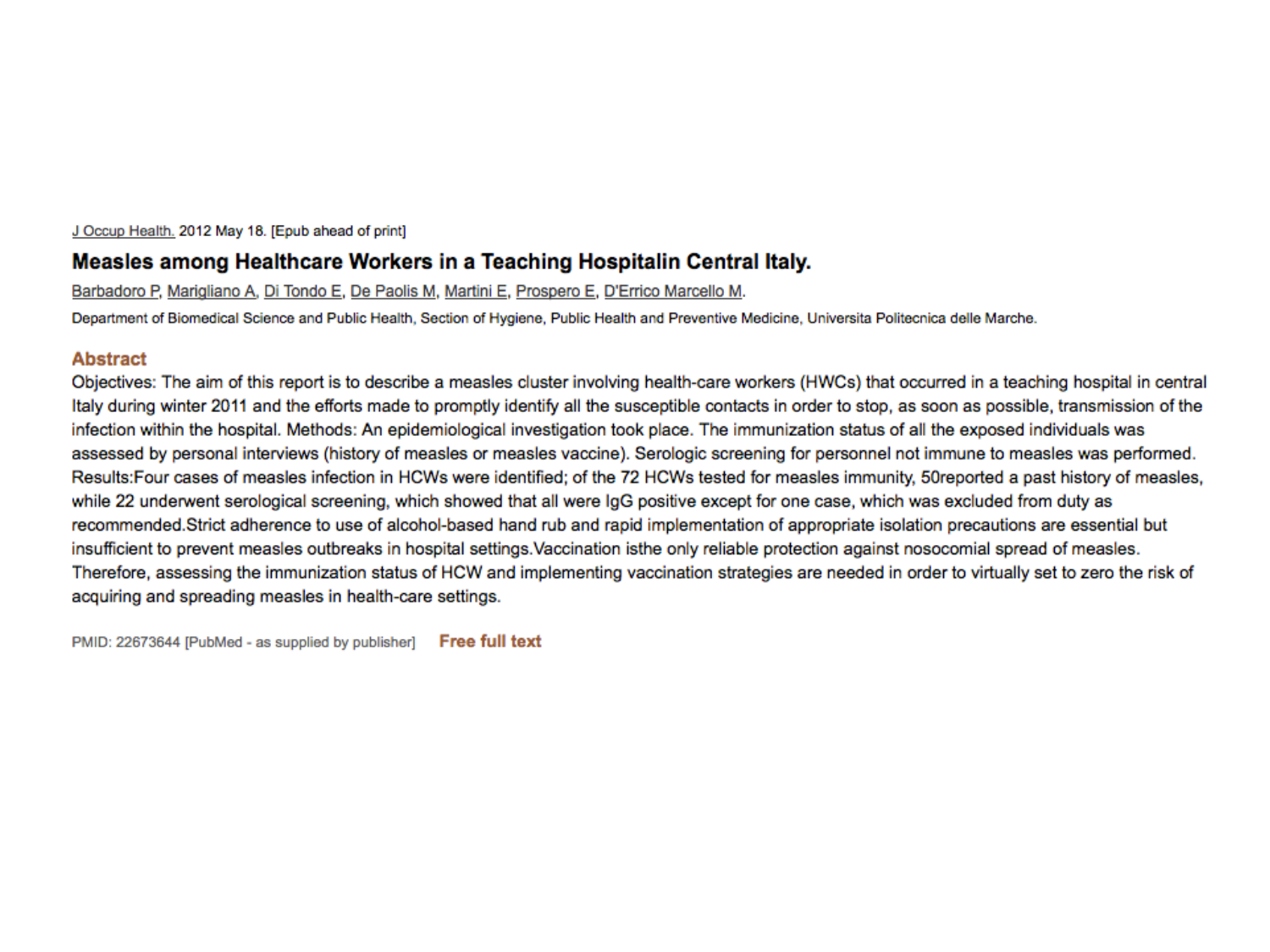## **Varicella**

- Varicella vaccination of subjects at high risk of complications due to varicella zoster virus infection has been indicated since 1992
- $\checkmark$  Italy has not adopted a national strategic plan to control or eliminate varicella

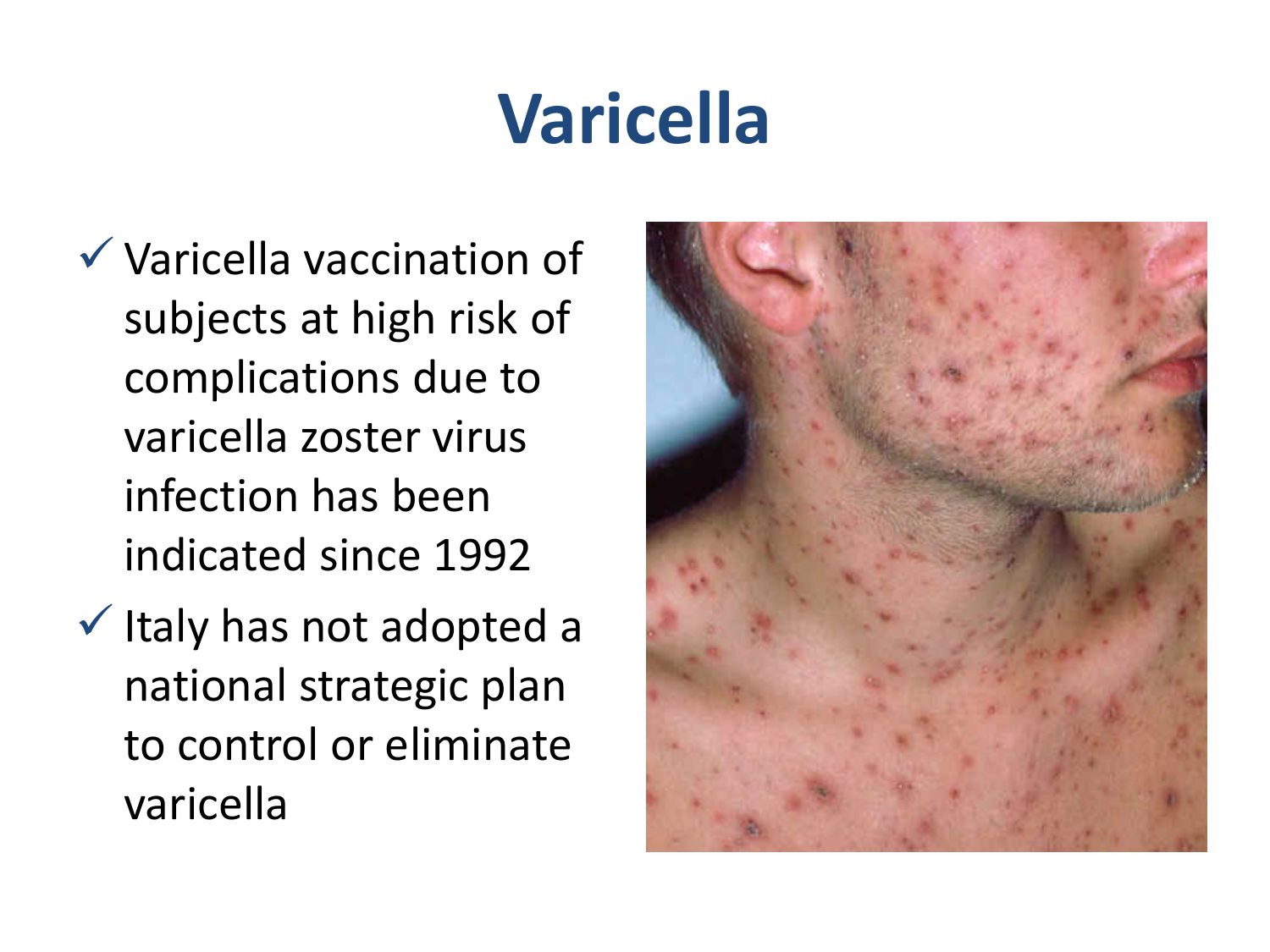## **Varicella immunization strategies in Italy**

- $\checkmark$  Different regional immunization programs have been implemented
- $\checkmark$  Seven Regions (33%) have adopted a universal vaccination programme targeting children and susceptible adolescents
- $\checkmark$  Incidence is decreased from 164\*100.000 in 2006 to 67\*100.000 in 2010
- $\checkmark$  The average age of infection is increasing and outbreaks in susceptible adults, such as HCWs, can occur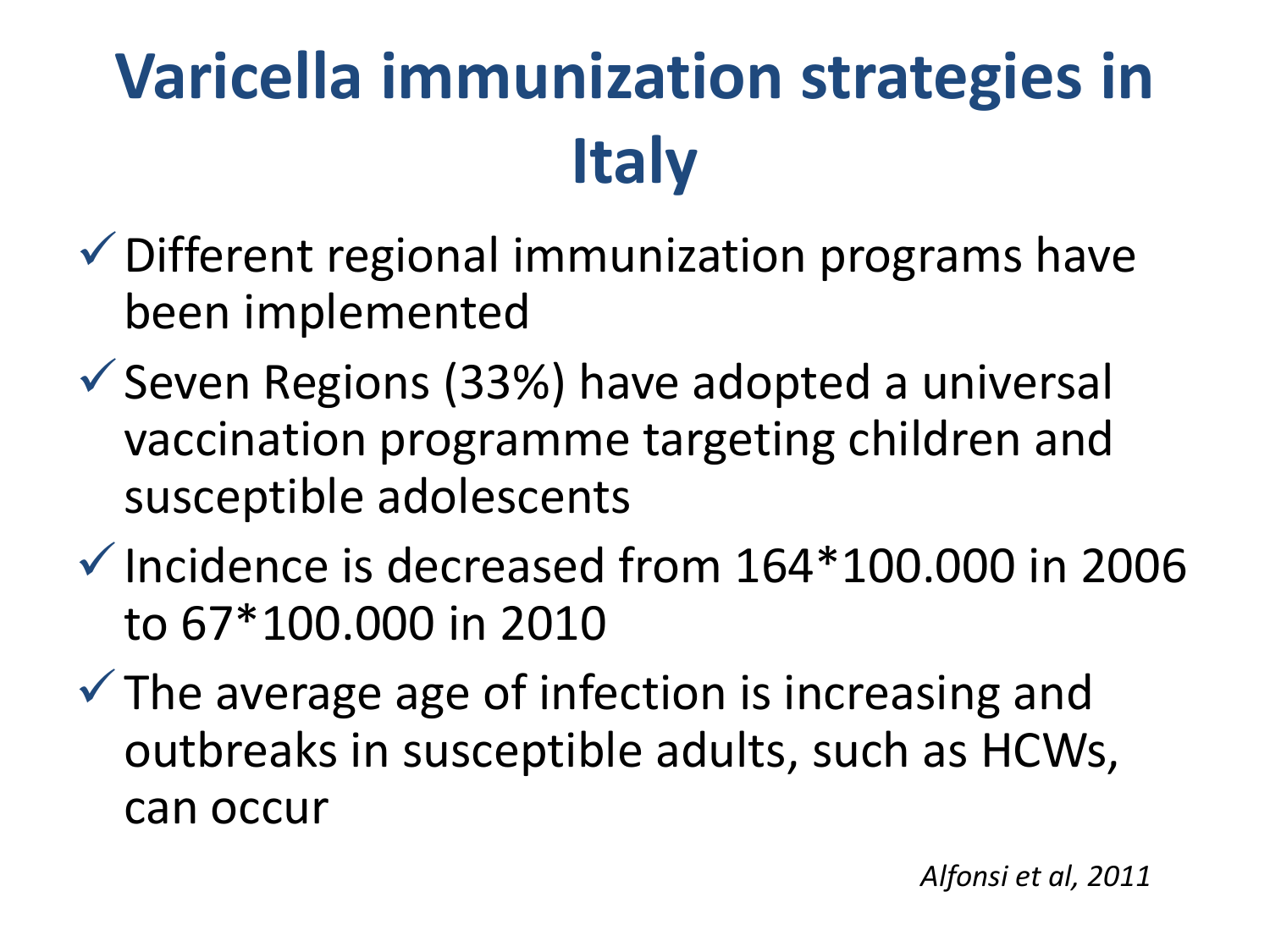### **Measles, Mumps, Rubella and Varicella pattern in HCWs**

- $\checkmark$  A seroprevalence study conducted in 2007 among >1000 HCWs showed a seropositivity of 92% for measles, 89% for rubella, 80% for mumps and 91% for varicella<sup>1</sup>
- $\checkmark$  A serological survey carried out in 2006 among >1000 paramedical students showed susceptibilities of 5.5% for varicella, 5.1% for rubella, 12.9% for mumps and 6.7% for measles<sup>2</sup>
- $\checkmark$  A study performed in 2009 among >3000 medical and paramedical students showed a prevalence of antibodies to **mumps** of **76.8**%3
	- *1. Porru S et al, 2007*
	- *2. Prato R et al, 2010*
	- *3. Morandin et al, 2009*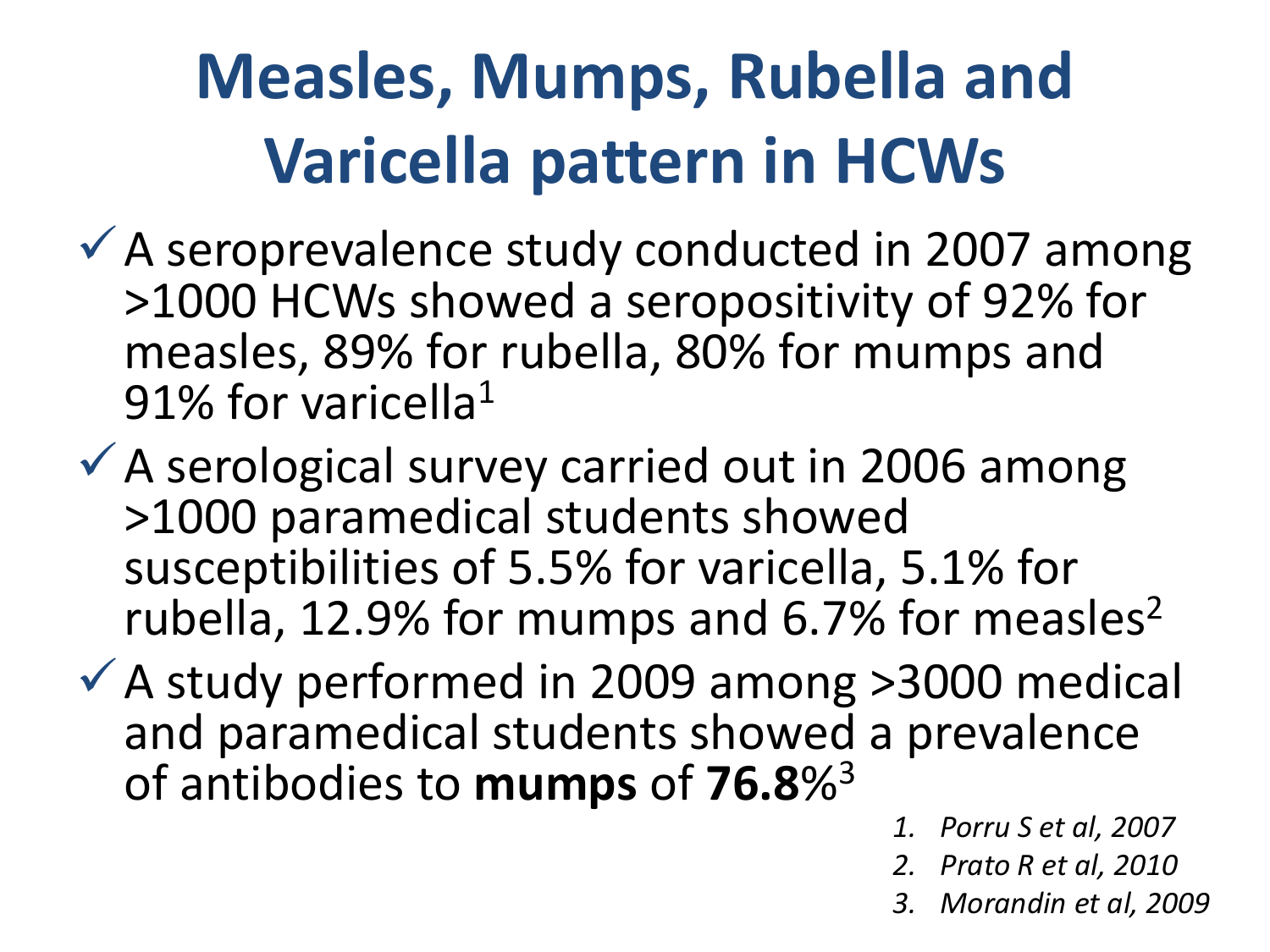### **Pertussis**

- UMV has markedly changed epidemiology of pertussis in the last 20 years
- $\sqrt{ }$  A shift in age among cases was observed from children to adolescents and adults
- Pertussis outbreaks in nosocomial settings are described in many countries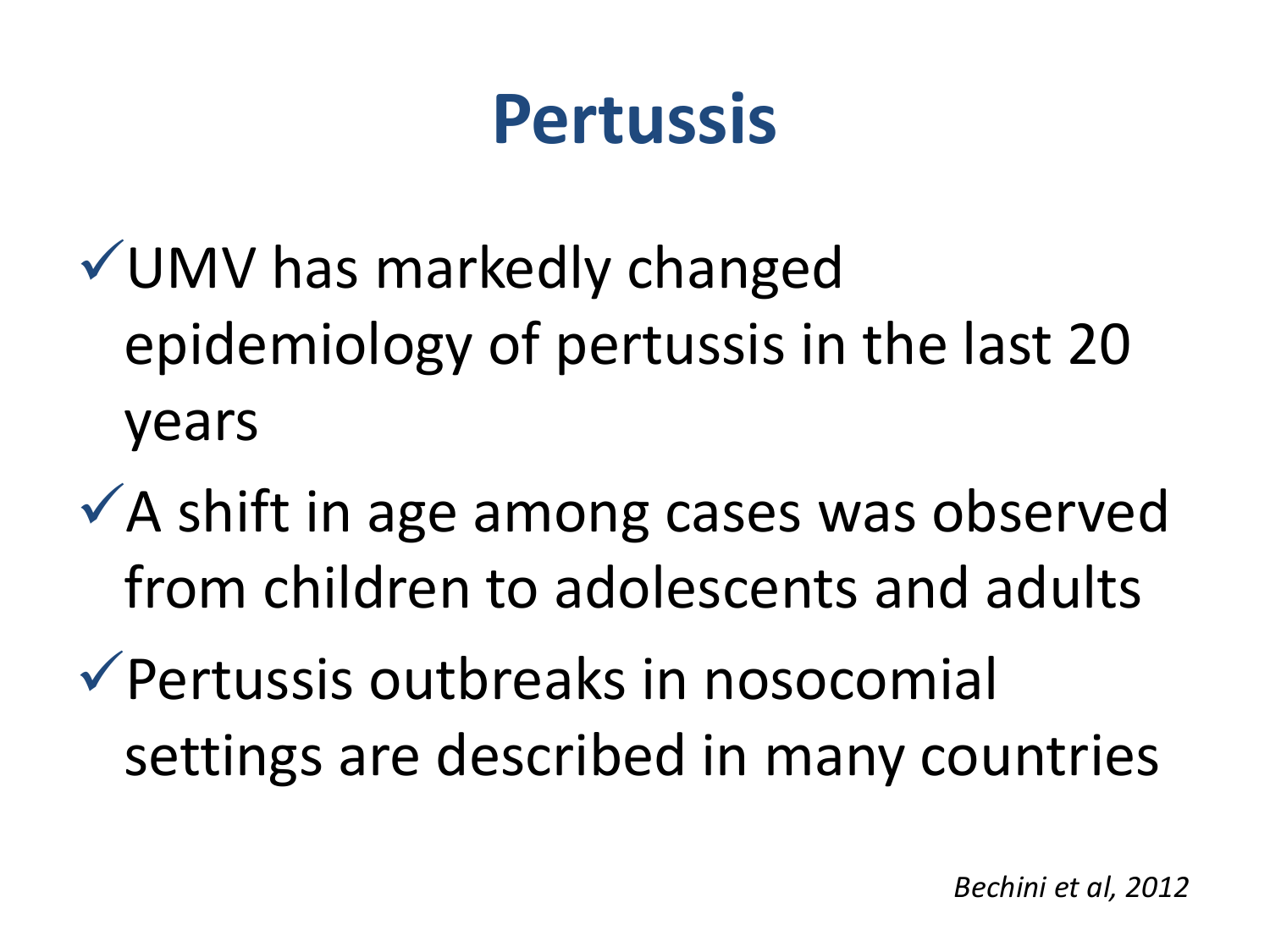### **Pertussis**

- During nosocomial outbreaks, index case is often recognized in health care staff
- Transmission of *B. Pertussis* occurred frequently among HCWs
- $\checkmark$  Pertussis immunization of HCWs reduces the morbidity associated with pertussis outbreak
- $\checkmark$  Since the pertussis vaccination recommendation for HCWs is quite recent, no data about coverage are available